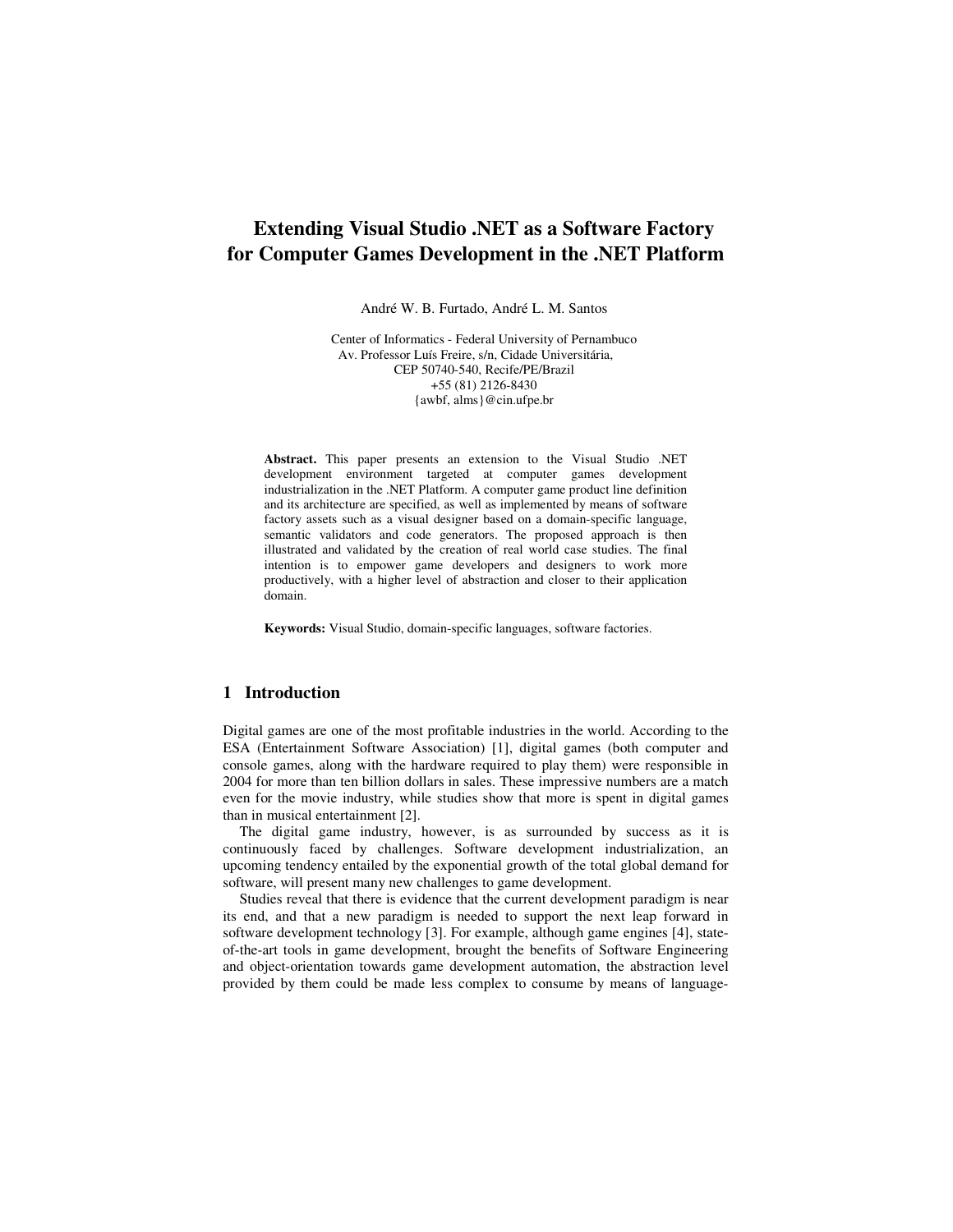based tools, the use of visual models as first-class citizens (in the same way as source code) and a better integration with development processes.

According to the Microsoft Software Factories Initiative [3], a software factory can be defined as a product line that configures extensible development tools like Visual Studio [5] or Eclipse [6] with packaged content and guidance, carefully designed for building specific kinds of applications. This paper, therefore, addresses the need for computer games industrialization by proposing the implementation of a game software factory, named **SharpLudus<sup>1</sup>** , through the extension and customization of the Visual Studio IDE (Integrated Development Environment). The focus of the approach consists in embedding in the IDE a new visual designer, based on a visual domain-specific language, through which game designers and developers can specify a computer game with a higher level of abstraction and closer to their application domain.

Differently from traditional modeling approaches, however, such a specification is a live development process artifact. It can be used as input to other factory assets which customize the IDE, such as semantic validators and a code generator responsible for outputting computer games in the C# programming language [7] and, therefore, targeted at the .NET Platform [8].

The remaining of this paper is organized as follows. Section 2 presents a specification for the proposed game factory. Section 3 describes how a new modeling designer is embedded in Visual Studio .NET by means of a visual domain-specific language. Section 4 details the code generator and framework (game engine) used by the factory. Chapter 5 presents a case study named Ultimate Berzerk. Chapter 6, finally, concludes about the presented work and points out some future directions.

# **2 Factory Specification**

<u>.</u>

Before any factory assets (IDE extensions and customizations) can be described, it is important to detail what the software factory will be able to produce as well as how it will be done. This section covers such issues by defining a product line for the factory and a suggested architecture for its products.

#### **2.1 SharpLudus Product Line Definition**

The great diversity of games created so far has turned the digital games universe into a very broad domain. Therefore, creating a software factory targeted at computer games development in general, ranging from 2D platform games to 3D flight simulators, constitutes a too broad and ineffective endeavor. In such a scenario, the production process and its tools would not be able to fully exploit factory benefits such as component reuse and assemblage. In other words, a narrower subset of games should be chosen.

For the SharpLudus software factory, the *adventure* game genre was chosen for the factory product line. It can be described as a genre encompassing games which are set

<sup>&</sup>lt;sup>1</sup> Resources and more information can be found in http://www.cin.ufpe.br/~sharpludus.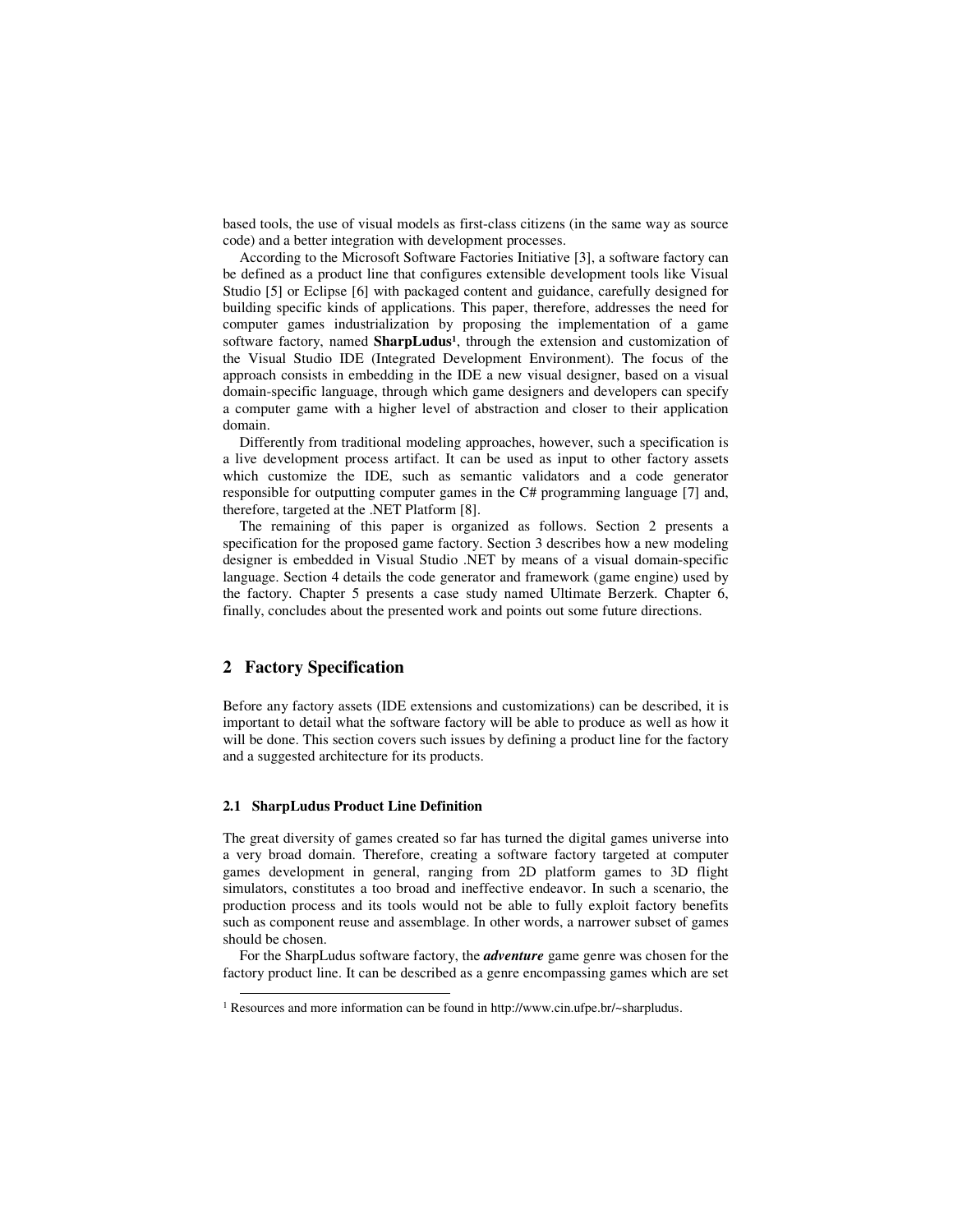in a "world" usually made up of multiple, connected rooms or screens, involving a goal which is more complex than simply catching, shooting, capturing, or escaping, although completion of the objective may involve several or all of these. Additional information about the factory domain, contemplating typical computer game features, is presented in Table 1.

|  |  |  |  | <b>Table 1.</b> Additional product line information |
|--|--|--|--|-----------------------------------------------------|
|--|--|--|--|-----------------------------------------------------|

| Game Feature            | SharpLudus Product Line Interpretation                                                                                                |
|-------------------------|---------------------------------------------------------------------------------------------------------------------------------------|
| Dimensionality          | Two-dimensional (2D). World rooms are viewed from above.                                                                              |
| User Interface          | Information display screens containing textual and/or graphical<br>elements are supported. HUDs <i>(heads-up display)</i> can also be |
|                         | configured and displayed.                                                                                                             |
|                         | Each game should have, at least, a main character, an introduction                                                                    |
| Game Flow               | screen, one room and a game over screen (this last one is reached<br>when the number of lives of the main character becomes zero).    |
|                         | Games will be able to reproduce sound effects (wav files) as event                                                                    |
| Sound/Music             | reactions. Background music (mp3 files) can be associated with                                                                        |
|                         | game rooms or information display screens.                                                                                            |
| Input handling          | Keyboard only.                                                                                                                        |
|                         | Online multiplayer is not supported by the factory. Event triggers                                                                    |
| Multiplayer             | and reactions can be combined, however, to allow two-player mode                                                                      |
|                         | in a single computer.                                                                                                                 |
| Networking              | High scores can be uploaded to and retrieved from a web server.                                                                       |
|                         | Enemies can be set to chase the player within a room. More                                                                            |
| Artificial Intelligence | elaborated behaviors can be created visually by combining                                                                             |
|                         | predefined event triggers and event reactions, or programmatically                                                                    |
|                         | by developers.                                                                                                                        |
| End-user editors        | Not supported by the factory. Once created, a game cannot be<br>customized by its players.                                            |
| <b>Target Platform</b>  | PCs running Microsoft Windows 98 or higher.                                                                                           |
|                         |                                                                                                                                       |

#### **2.2 SharpLudus Product Line Architecture**

The software factory product line architecture is one of the most important assets produced by product line development. It describes the common high-level design features of the products that will be produced by the product line.

For the proposed game software factory, a top-level network topology is presented in Figure 1. It is actually very simple, comprising only two components: the target client where the created game is supposed to be played and a web server that hosts a web service [9] which is responsible for storing and retrieving scores of games created through the factory.

The low-level architecture of games produced by the SharpLudus factory is split in the following three figures, due to space constraints. Figure 2 presents the main Game class, which contains collections of sound effect, game state and event objects. Figure 3 details the implementation of game states, their exit conditions and background music. Finally, Figure 4 provides an implementation overview for entities (basic game units such as non-playable characters and items) and sprites (animations).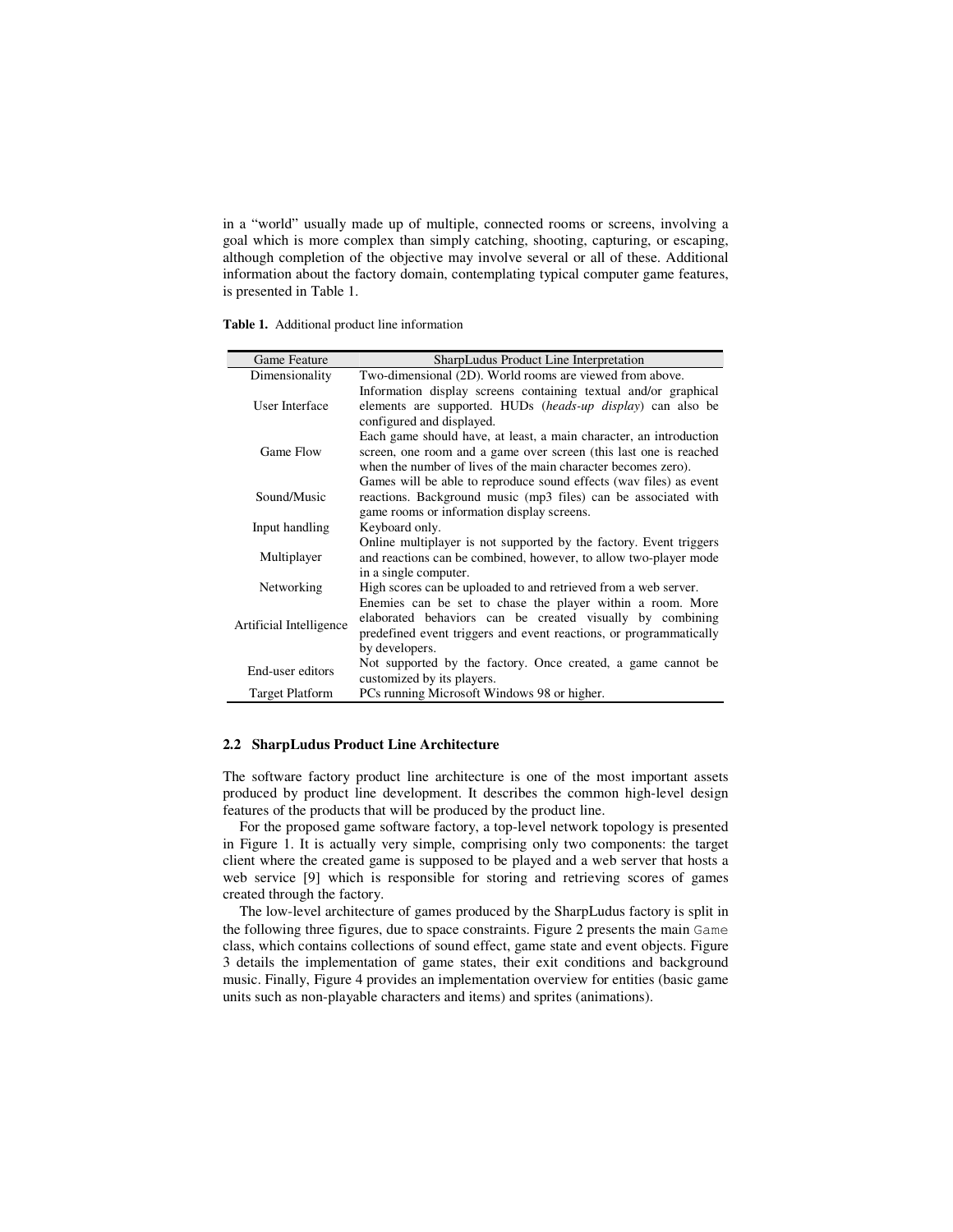

**Fig. 1.** SharpLudus top-level network topology



**Fig. 2.** SharpLudus game architecture (1): the Game class and its relations



**Fig. 3.** SharpLudus game architecture (2): the GameState class and its relations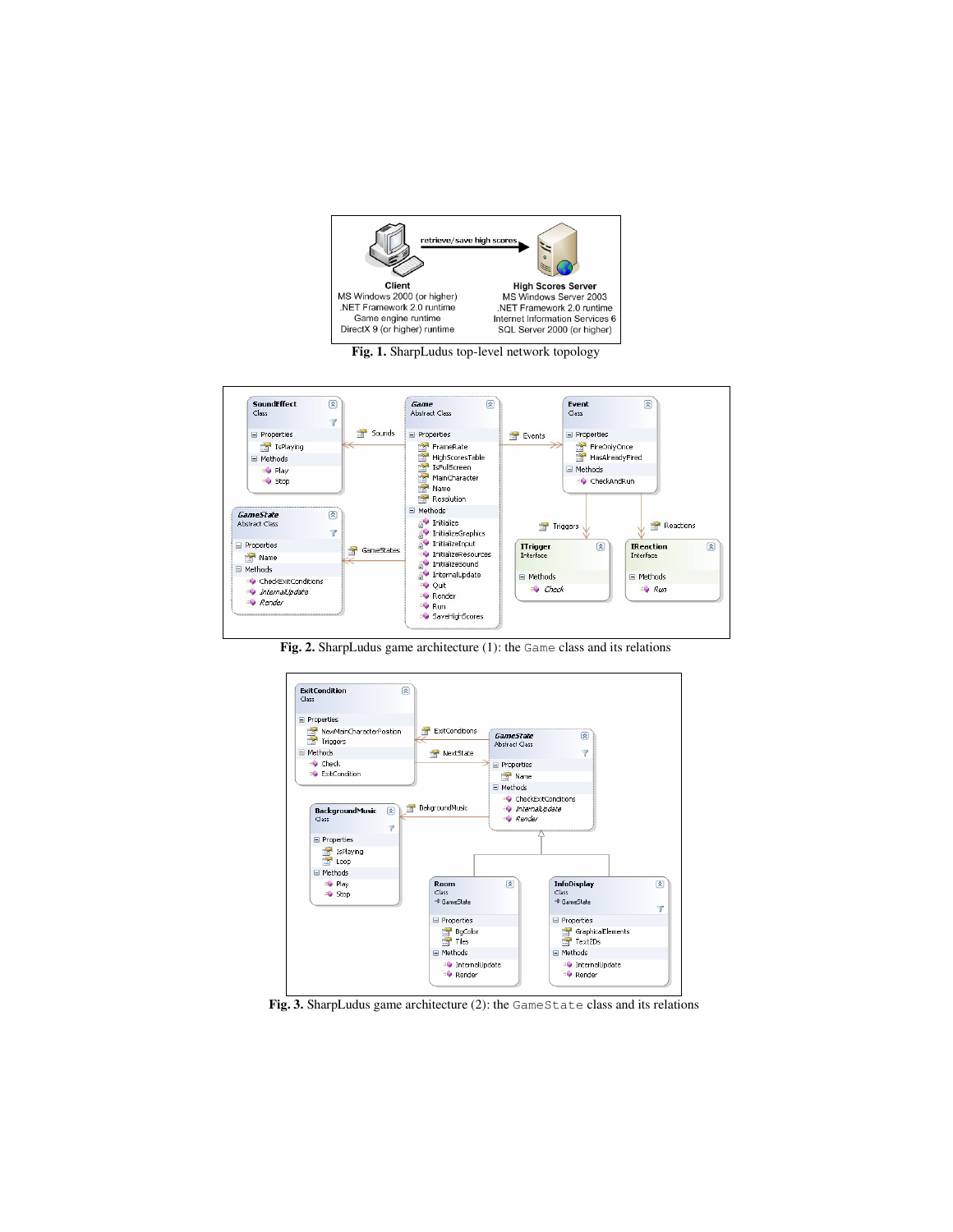

Fig. 4. SharpLudus game architecture (3): the Entity class and its relations

# **3 Embedding a New Designer in Visual Studio .NET**

The most important extension that the SharpLudus game factory brings to Visual Studio .NET is the addition of a new visual designer to the IDE, through which the game developer can specify the main game configuration (resolution, screen mode, etc.), game states (rooms and information display screens) and their flow, exit conditions and properties. The designer includes the creation and manipulation of many game components (events, rooms, sprites, etc.), through enriched Visual Studio property windows.

In order to create such a modeling extension, however, a visual domain-specific language (DSL) [10] was conceived. Such a language, named **SLGML** (SharpLudus Game Modeling Language) is the foundation of the visual designer, which is actually a visual representation of the DSL. Its creation process is presented below.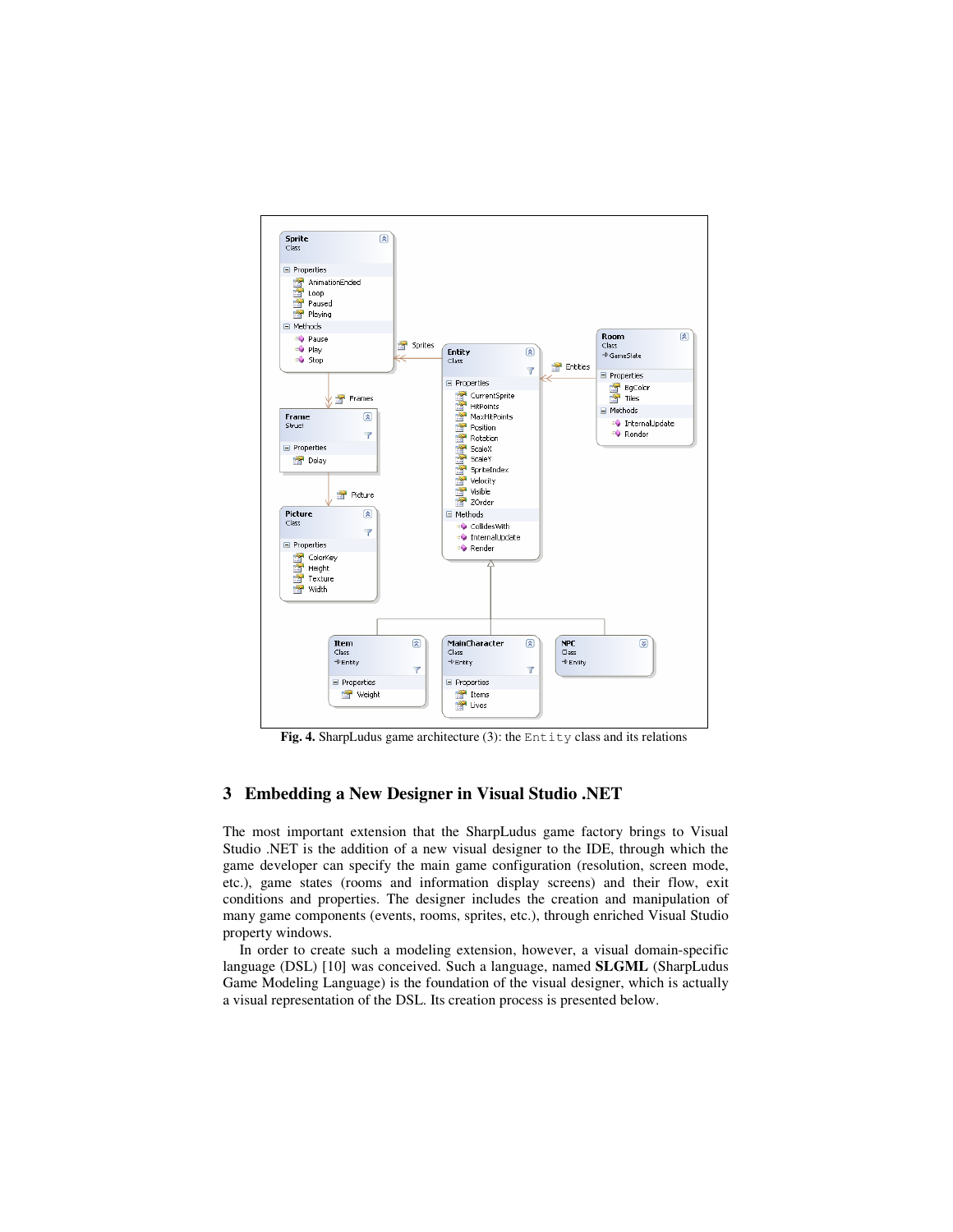#### **3.1 Selecting a Language Workbench**

Language workbenches contrast the early days of domain-specific modeling, where no tools were available to create domain-specific languages and support modeling with them in a cost effective manner [11]. They make it easy to build tools that match the best of modern IDEs and make language oriented programming much easier to build and support, lowering the barriers that have made language oriented programming so awkward for so many.

The SharpLudus software factory uses Visual Studio 2005 Team System (VSTS) [5] language workbench technologies, named DSL Tools [12], to design and implement its visual DSLs. The DSL Tools provides a framework and toolset that enable partners to build custom visual designers and domain-specific language designers using Visual Studio. In other words, it is possible to extend VSTS by creating and plugging into it a new designer, based on a visual domain-specific language. Through the DSL Tools, one can create, edit and visualize metadata that is underpinned by a code framework, which makes it easier to define domain-specific schemas for metadata, and then to construct a custom graphical designer hosted in Visual Studio.

#### **3.2 SLGML Design**

A visual domain-specific language is composed by different elements: a graph of concepts (or "classes"), relationships (comprising roles, cardinality, etc.), attributes and so on. A common approach to specify a visual DSL is to use a meta-modeling language, such as the GOPRR (Graph Object Property Relationship and Role) language [13] or the Microsoft DSL Tools meta-modeling language. This last one was used by the SharpLudus software factory to specify its visual DSLs.

A meta-modeling language is used to build a meta-model, which describes a modeling language (such as SLGML), similarly to the way a model describes a system. The root concepts of the SLGML meta-model is presented in Figure 5 (deeper concepts and relationships are not shown due to space constraints).

The *SharpLudusGame* is the root domain concept of the SLGML DSL. It is related to six top-level elements:

- *AudioComponent:* an abstract concept representing every sound that can be reproduced in a SharpLudus game. It is specialized by *SoundEffect* and *BackgroundMusic* concepts.
- *Entity:* an abstract concept which is the base unit of a SharpLudus game design. It is anything that can react with anything else in any way. It is specialized by *MainCharacter*, *NPC* (non-playable character) and *Item* concepts.
- *EntityInstance:* represents an instance of an entity, containing information such as position, speed, number of remaining hit points, etc.
- Sprite: represents an animation that can be assigned to entities (such as "main character walking", "main character jumping", etc.). It is composed by a *Frame* collection and it may loop after it ends.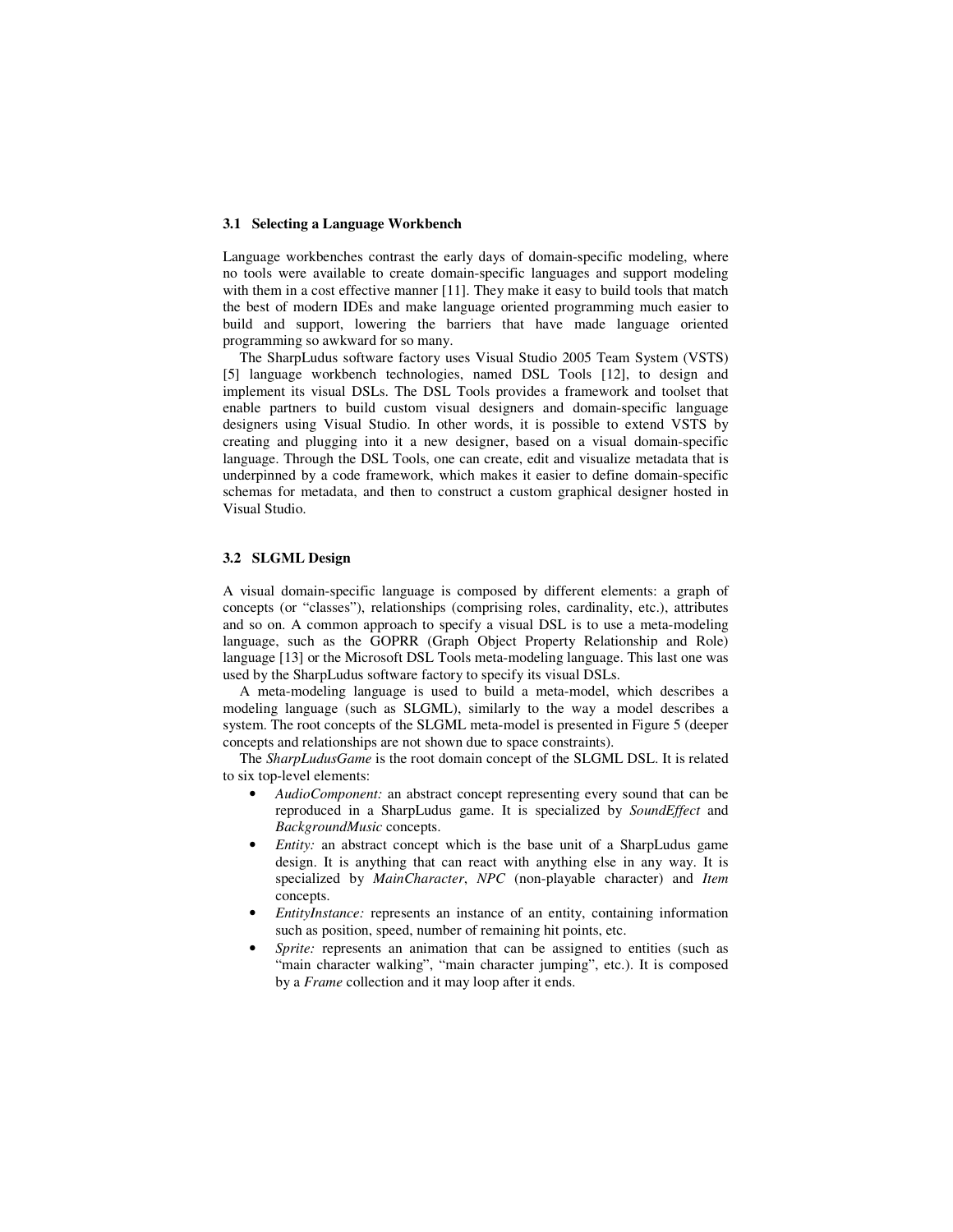- *Event:* represents a special condition that occurs to a SharpLudus game, fired by one or more *Triggers* (such as "collision between the main character and a specific item"), and that cause one or more *Reactions* (such as "add item to main character inventory"). The *CustomTrigger* and *CustomReaction* concepts, which inherit from *Trigger* and *Reaction* respectively, make it possible to create custom-made events.
- GameState: abstract concept which represents the game flow. It is specialized by *InfoDisplay* and *Room* concepts. *InfoDisplays* contain a *Purpose* attribute, indicating if it is an introduction, game over or ordinary information display screen. Finally, each *GameState* contains an *ExitCondition* collection, which tells when the game should move from one state to another.



**Fig. 5.** Top-level SLGML concepts

# **3.3 SLGML Syntax and Visual Editor**

Language syntax defines how the language elements appear in a concrete, humanusable form. In the case of visual languages, the syntax is not only purely textual; it combines graphics, text and conventions by which users may interact with the graphics and the text under the auspices of tools. The visual syntax elements of SLGML are presented in Table 2.

The game designer can add *InfoDisplays*, *Rooms* and *Transitions* to a SLGML model by drag-and-drop operations from the IDE toolbox, which is presented in Figure 6. Other language concepts (such as events, sprites, transition exit conditions, information display purpose or the entities belonging to a room) can be manipulated by the game designer through the IDE Properties window (Figure 7), which is sensitive to the model element in focus. Depending on the element selected, the Properties window can launch custom property editors, such as the SharpLudus software factory designers (room designer, event designer, sprite designer, etc.), which will be better illustrated during the explanation of the case study (Section 5).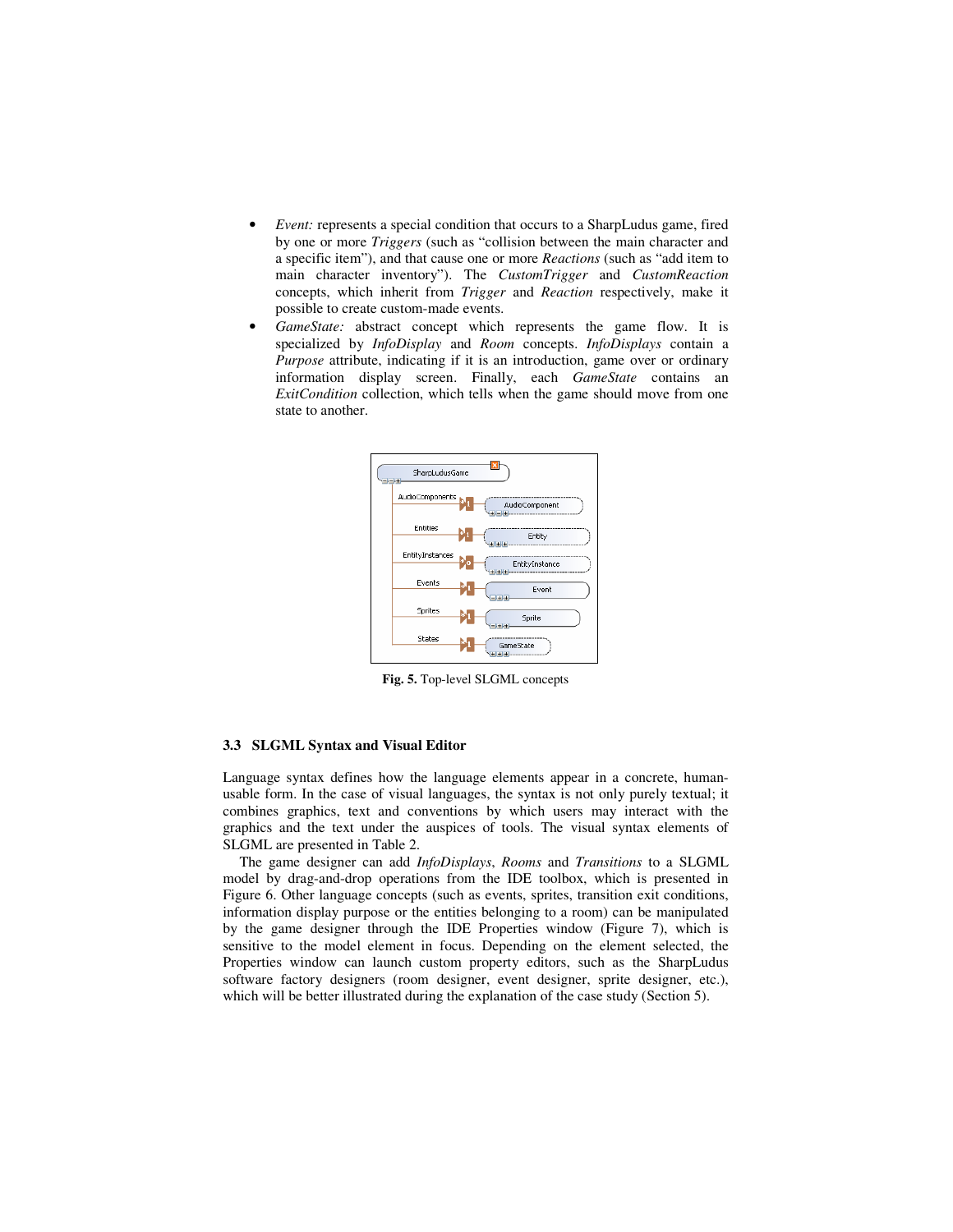**Table 2.** SLGML Syntax Elements



**Fig. 6.** Toolbox support for the game designer

The game designer is also able to visualize the elements of its current SLGML diagram in a more organized, hierarchical way, by using a tool window named SLGML Explorer (Figure 8). It is possible to add and delete items from this window, as well as select one of its elements and edit its properties through the Properties window.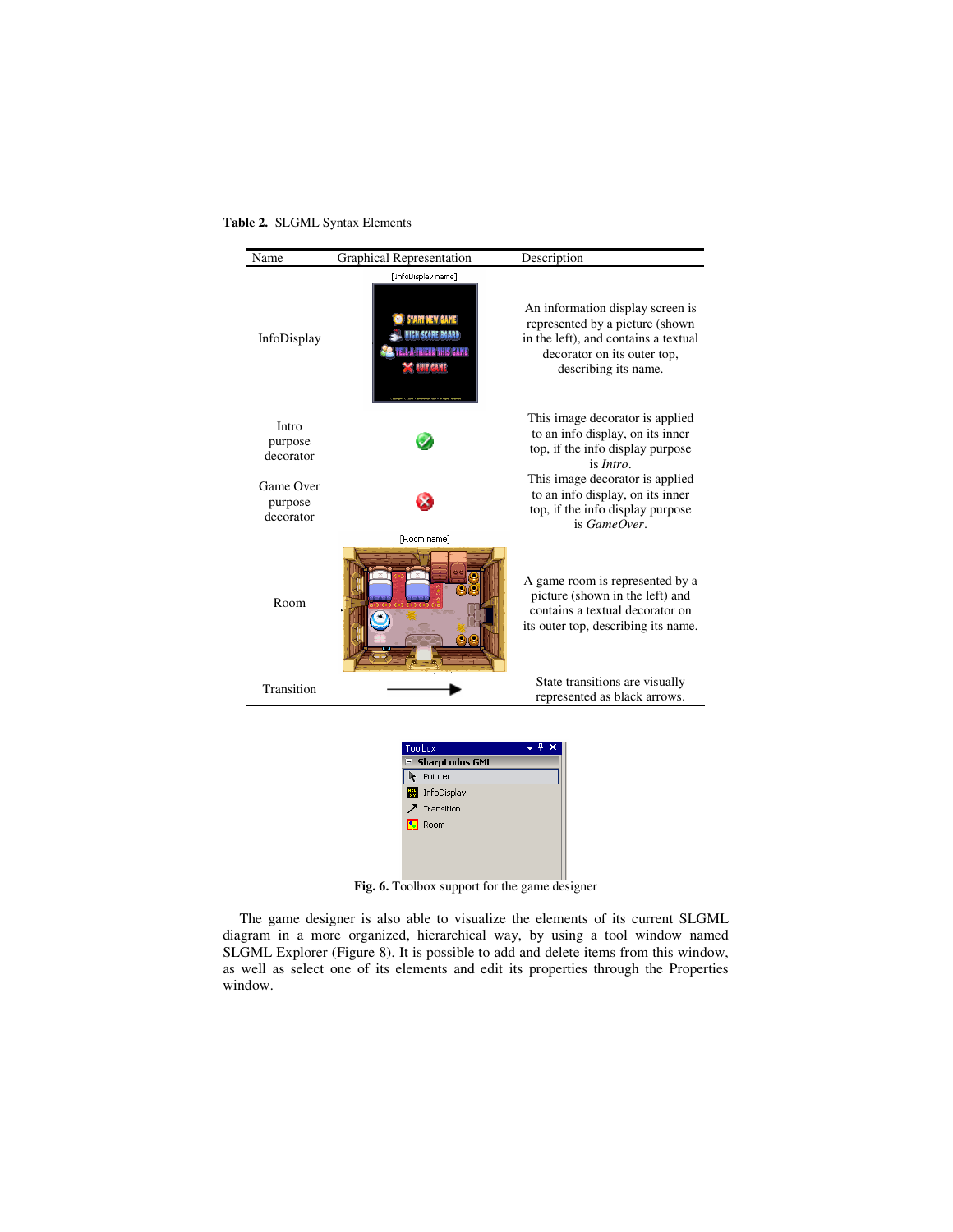|                            |                                        |       | Properties            |                                                                 |                          |
|----------------------------|----------------------------------------|-------|-----------------------|-----------------------------------------------------------------|--------------------------|
|                            | ۰,                                     |       |                       |                                                                 |                          |
|                            |                                        |       | <b>I</b> ca           |                                                                 |                          |
| Misc<br>8                  |                                        |       |                       |                                                                 |                          |
| (collection)               |                                        |       | Effect                | Fade                                                            |                          |
| <b>IntroMusic</b>          |                                        |       | <b>ExitConditions</b> | (collection)                                                    | $\overline{\phantom{a}}$ |
| <b>Instructions Screen</b> |                                        |       |                       | 320; 40                                                         |                          |
| Normal                     |                                        |       | X                     | 320                                                             |                          |
| Intro                      |                                        |       | ٧                     | 40                                                              |                          |
| Normal                     |                                        |       |                       |                                                                 |                          |
| GameOver                   |                                        |       |                       |                                                                 |                          |
|                            | <b>Instructions Screen InfoDisplay</b> | $-4x$ |                       | Transition<br><b>BELAL</b><br>□ Misc<br>□ MainCharacterPosition |                          |

**Fig. 7.** Properties window support for the game designer



**Fig. 8.** SLGML Explorer

#### **3.4 Semantic Validators**

Besides aiding the game designer with visual edition features, SLGML modeling experience also ensures that the DSL semantics are respected by the game designer. This is done through semantic validators, which are associated to a domain concept and can output validation issues to the Visual Studio Error List, as presented in Figure 9. Double-clicking in an Error List error automatically makes Visual Studio to focus on the model element which is the error source.

|              | Error List                                                 |                                                                          |              |                |  |
|--------------|------------------------------------------------------------|--------------------------------------------------------------------------|--------------|----------------|--|
|              | 3 Errors $  \bigwedge 0$ Warnings $  \big $ (i) 0 Messages |                                                                          |              |                |  |
|              |                                                            | Description                                                              | File         | Project        |  |
| $\mathbf{X}$ |                                                            | This game contains no main character                                     | MyGame.slgml | SLGMLDebugging |  |
| ◶            | $\overline{c}$                                             | A game over info display must be specified                               | MyGame.slgml | SLGMLDebugging |  |
| ☎            | 3                                                          | A game state transition must have at least one exit condition specificed | MyGame.slgml | SLGMLDebugging |  |
|              |                                                            |                                                                          |              |                |  |
|              |                                                            | Error List E Output                                                      |              |                |  |

**Fig. 9.** Semantic errors displayed in the Visual Studio .NET Error List

In the specific case of the Microsoft DSL Tools language workbench, semantic validators can be created programmatically. Since each domain concept generates a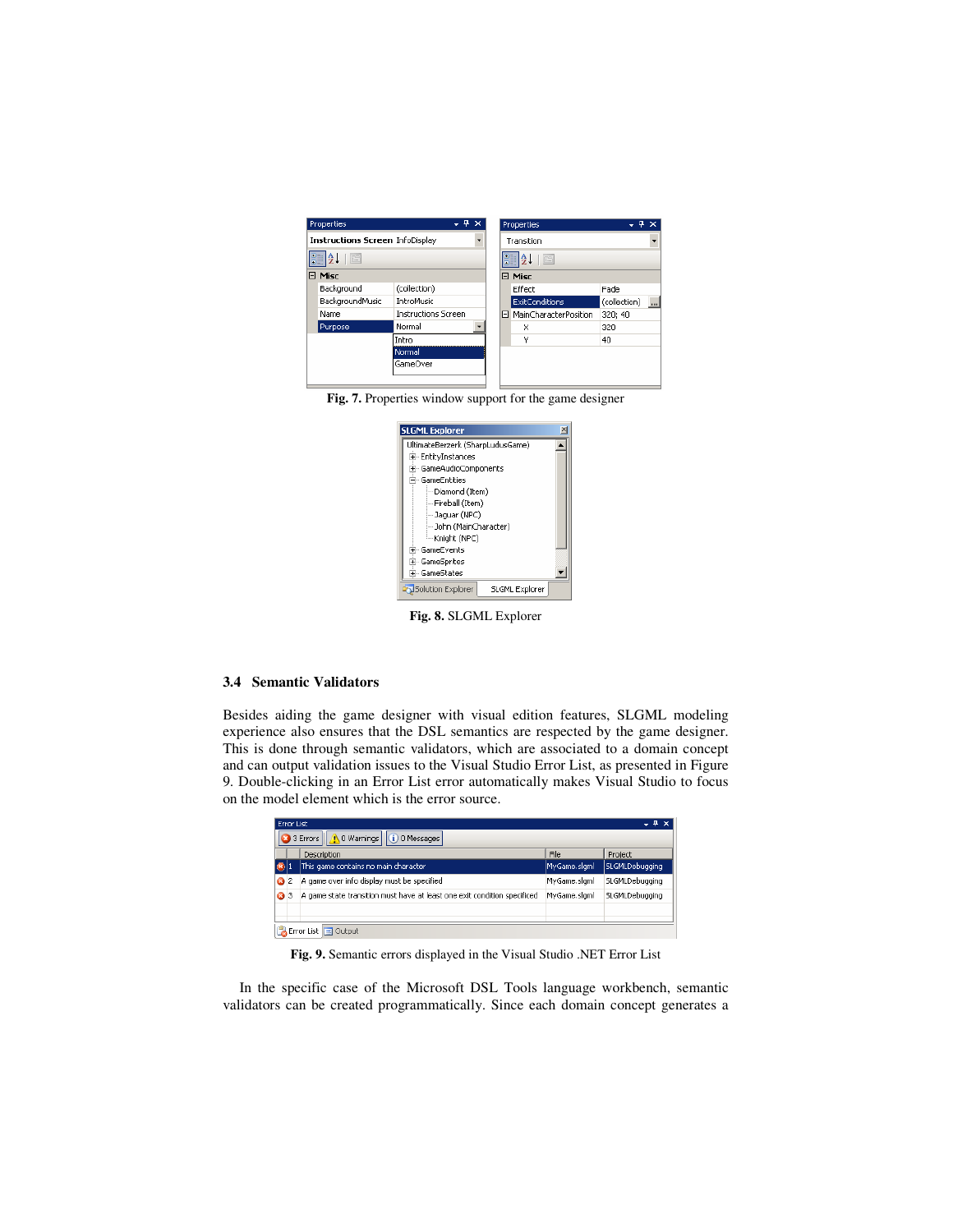C# partial class, all the language designer needs to do is to implement a method in the desired concept partial class, which checks for special error conditions and logs the error, as shown in Figure 51. C# method attributes [14] can be used to specify when the validators should run: after opening a SLGML model, when saving it or explicitly through a context menu command.

```
[ValidationMethod(ValidationCategory.Menu | ValidationCategory.Save)]
private void ValidateExitConditions(ValidationContext context) {
  if (this. ExitConditions. Count == 0) {
    context. LogError (
         "A game state transition must have at least one exit condition specificed"
         "NoExitCondition",
         this);
  \overline{\phantom{a}}
```
**Fig. 20.** Implementing a semantic validator in the *Transition* concept class

Some examples of SLGML semantic rules which can be enforced through validators are presented below:

- A game state transition must have at least one exit condition;
- A SharpLudus game should contain one main character;
- A SharpLudus game should contain one introduction InfoDisplay;
- A SharpLudus game should contain one game over InfoDisplay;
- An entity should contain at least one sprite;
- All game states should be reachable.

Figure 11 gathers all features presented so far and illustrates a complete overview of the SLGML modeling experience, hosted in Visual Studio .NET.

#### **4 Code Generator and Framework**

As pointed out by Deursen, Klinten and Visseur [10], a DSL can be made much more useful if it relies on a framework or library which implements the semantic notions and a compiler that translates DSL programs to a sequence of framework calls. In the SharpLudus software factory context, such framework is a game engine, the compiler is a code generator (which outputs code that consumes the game engine) and the DSL programs to be translated are actually SLGML models.

Considering the .NET Platform scenario for the SharpLudus software factory, this research reused a public game engine made available by the DigiPen Institute of Technology [15]. The engine is developed in C# and consumes the DirectX multimedia API [16]. Some of its features include:

- Creation and dynamic manipulation of game entities, including the assignment of sprites and movement;
- Keyboard interaction;
- Sound effects support;
- Text manipulation.

However, the engine was considerably modified and extended to make it compliant with the SharpLudus software factory product line domain. For example, the original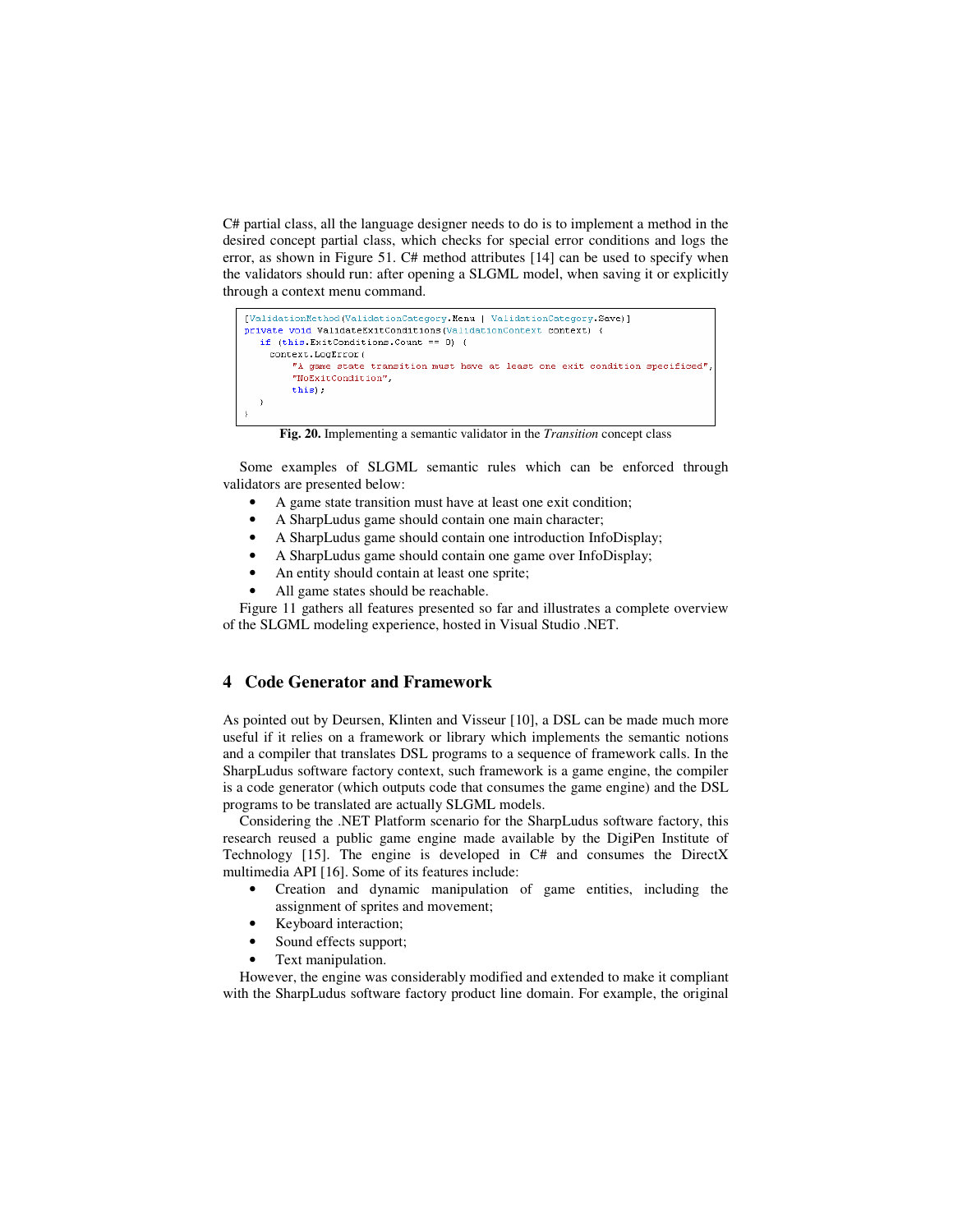version of the engine does not present any features related to game states or game events, and treats all entities equally. Besides that, its architecture was modified to become compliant with the one presented in the SharpLudus software factory product line (Section 2.2).



**Fig. 31.** Complete SLGML modeling experience

The extensions increased the amount of the original game engine code in 40%. Its final version, used by the SharpLudus software factory, contains 45 classes and more than 2340 lines of source code (excluding commented and empty lines), while the original version contains 20 classes and 1700 lines of source code.

The SLGML code generator receives a SLGML model as input and generates the following C# classes as output:

- AudioComponents, responsible for providing sound effect and background music objects via C# properties following the Singleton [17] design pattern.
- Sprites, responsible for providing sprite objects via C# properties. The Singleton design pattern is not used in this case, since each sprite must be unique due to its own animation information, such as its current frame.
- One class for each *Entity* concept specified by the game designer. Such a class inherits from the Item, MainCharacter or NPC game engine classes.
- EntityInstances, responsible for providing entity instance objects via C# properties following the Singleton design pattern.
- States, responsible for providing room and information display screen objects via C# properties following the Singleton design pattern.
- Program, which contains the Main method and is responsible for instantiating and running the game.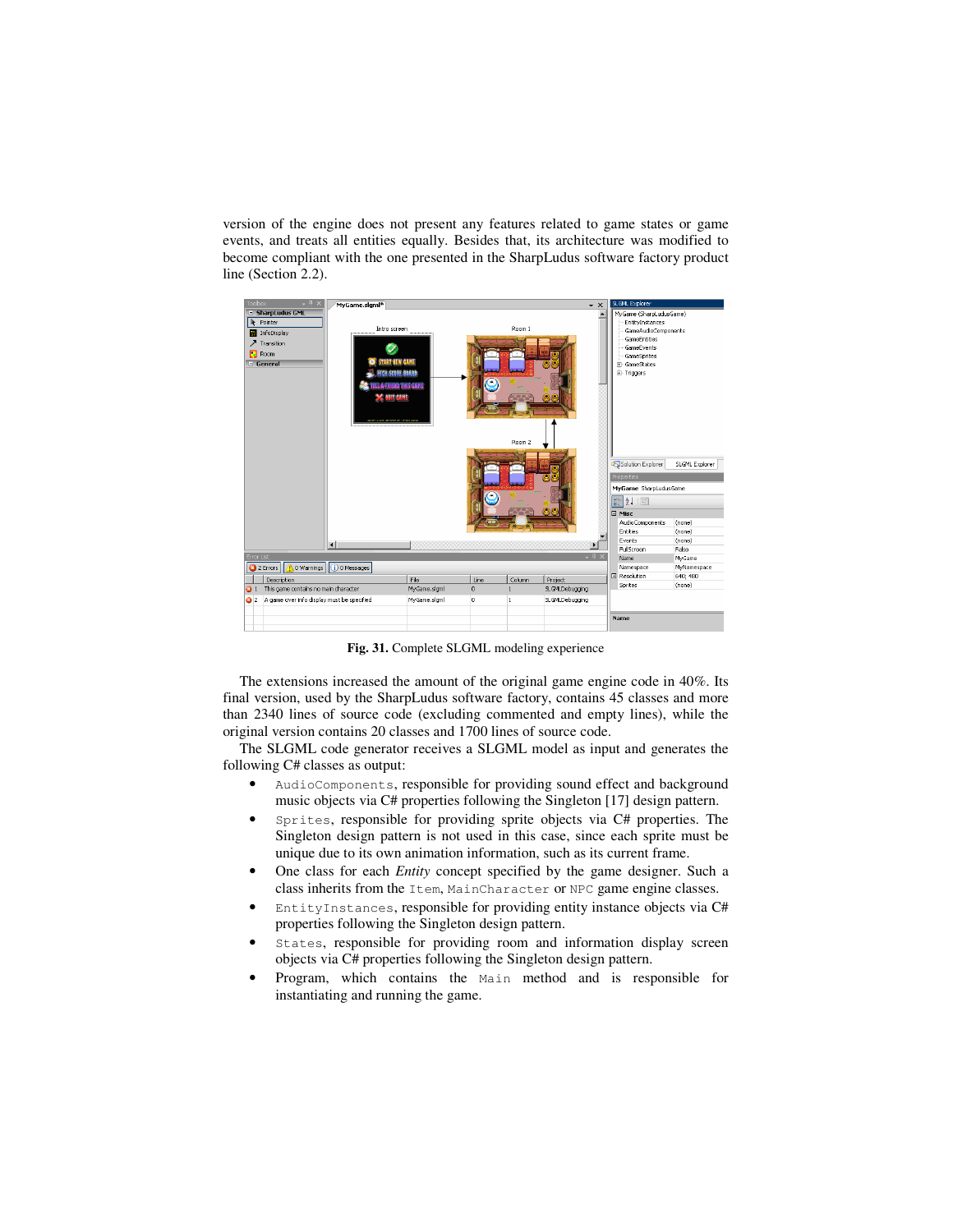• The main game class, whose name corresponds to the *Name* property of the *SharpLudusGame* root concept. Such a class inherits from the Game game engine class. The code generator also creates a method in this class named InitializeResources, where the game configuration is set and game events are registered.

Besides the generated classes, the IDE project additionally provides two initial classes which are not re-generated: CustomTriggers and CustomReactions. Developers should add their own methods to these classes in order to implement custom triggers and custom actions specified by the game designer in the SLGML model. A generated code example for a SharpLudus game is illustrated by the class diagram presented in Figure 12.



**Fig. 12.** Class diagram of a generated code example

In the Microsoft DSL Tools language workbench, artifact generators, including code generators, are implemented by a text template transformation toolkit. Such a toolkit provides a script language, whose syntax is similar to C#, to manipulate model concepts.

Figure 13 presents an excerpt of the SLGML code generator which is responsible for generating the Sprites class. Text between the **<#** and **#>** tags contains script commands, used to manipulate the visual DSL concepts. For example, a foreach loop is used to iterate through all sprites defined in the SLGML model by the game designer in order to create a C# property for it. Text between the tags **<#=** and **#>** are used to evaluate some script expressions. For example, the name of the C# property to be generated is the evaluation result of the expression spriteName, which is a string previously declared and assigned in the script. Finally, all text outside tags is just copied to the generated artifact.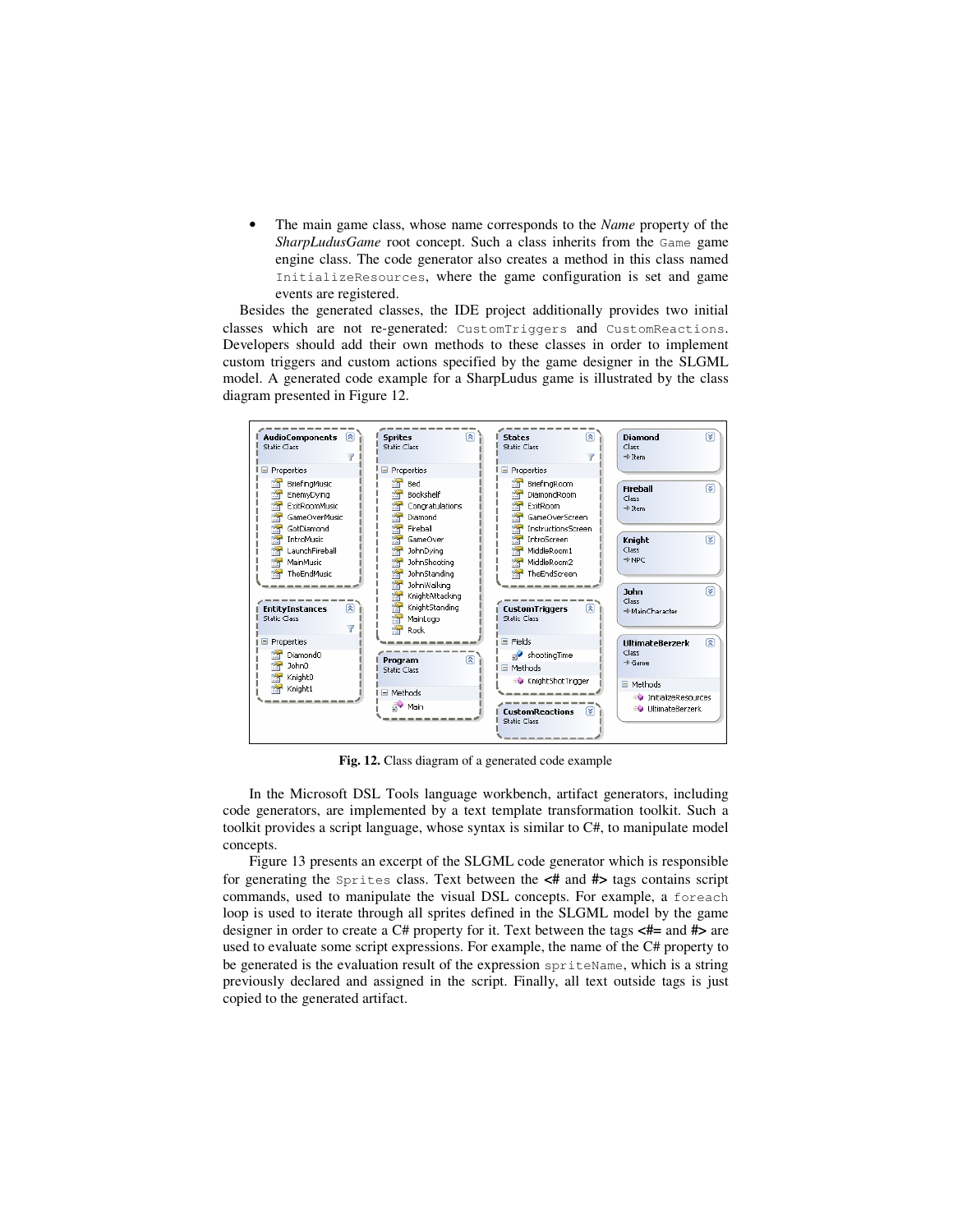Considering both script instructions and raw text to be copied to the generated classes, the SLGML code generator implemented with the DSL Tools text template transformation toolkit contains 410 non-empty lines of code. It is worth noticing that the generator used other toolkit features, whose explanation is beyond the scope of this paper. More information about the toolkit can be found in the MSDN DSL Tools workbench [12].



Fig. 43. Code generator script excerpt: generation of the Sprites class

## **5 Case Study: Ultimate Berzerk**

This section presents the creation of a real world adventure game named **Ultimate Berzerk**, which illustrates the use of the SharpLudus software factory. In Ultimate Berzerk, the player controls a main character, using the arrows key, to move around a maze composed by connected rooms. Once the player collects a special item (named *Weapon*), the spacebar can be used to shot fireballs against enemies. Enemies may have special behaviors (not originally provided by the factory). The goal of the game is to collect the *Diamond* item and find the exit sign. A screenshot of the game is presented in Figure 14.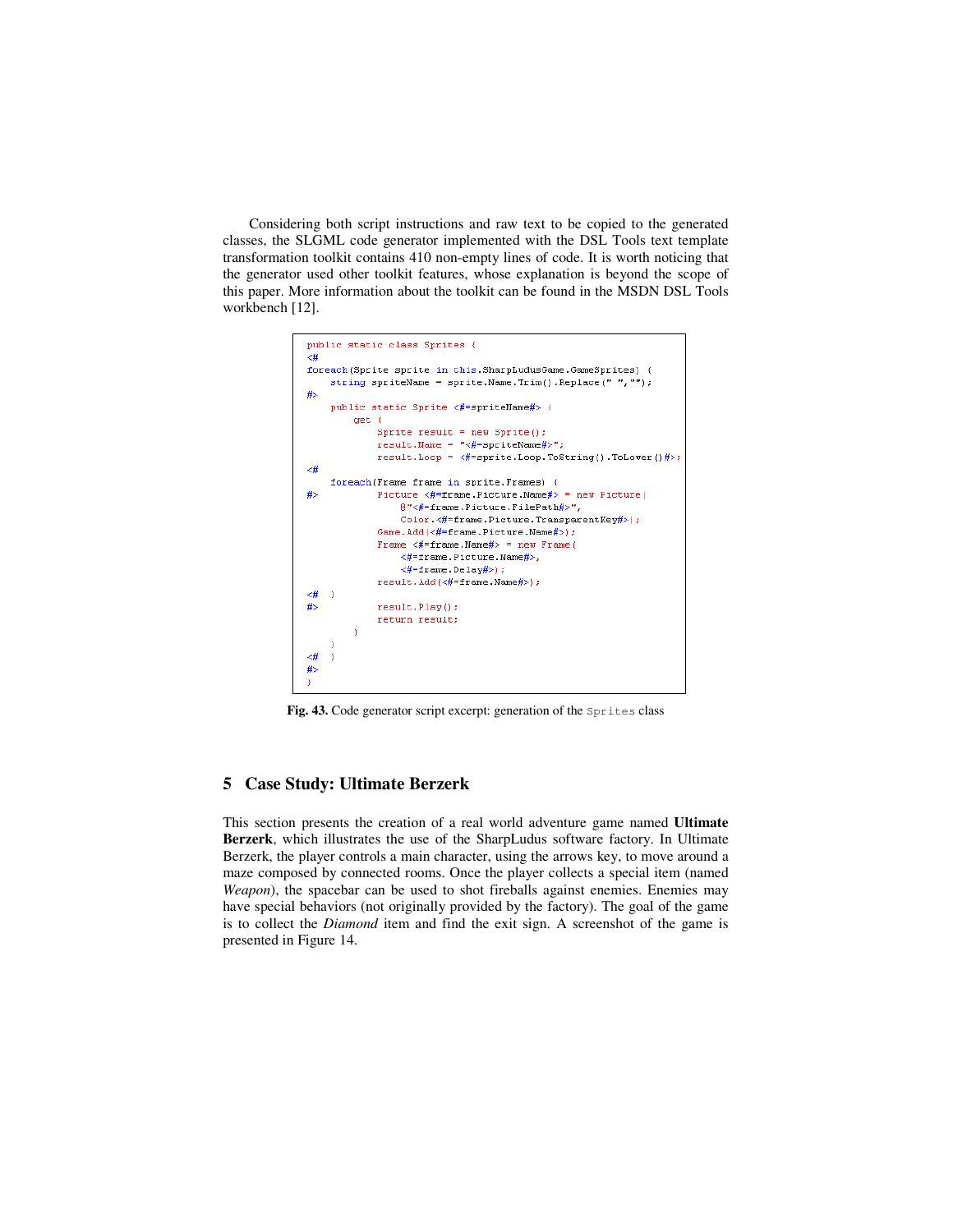

**Fig. 54.** Ultimate Berzerk screenshot

#### **5.1 Designing the Game**

By modeling a SLGML diagram and launching factory designers from the Properties window, the game designer is able to visually create the majority of the game: sprites, entities, events, audio components, etc. For example, Figure 15 presents one of the screens of the sprite designer. This designer is launched from the *Sprites* property of a SharpLudus game and makes it possible for the game designer to specify frames and information such as if the animation will loop or not.

| Picture                      |  | Delay  |        |
|------------------------------|--|--------|--------|
| Jaquar01.bmp                 |  | 5      |        |
| Jaquar02.bmp                 |  | 5      |        |
| Jaquar03.bmp                 |  | 5      |        |
| Jaguar04.bmp                 |  | 5<br>5 |        |
| Jaguar05.bmp<br>Jaguar06.bmp |  | 5      |        |
|                              |  |        |        |
|                              |  |        | Add    |
|                              |  |        | Edit   |
|                              |  |        | Remove |

**Fig. 65.** Sprite Designer

Figure 16, on the other hand, presents the room designer, where previously created sprites can be assigned to room as tiles and entity instances (such as enemies and items) can be added to rooms based on previously created entities.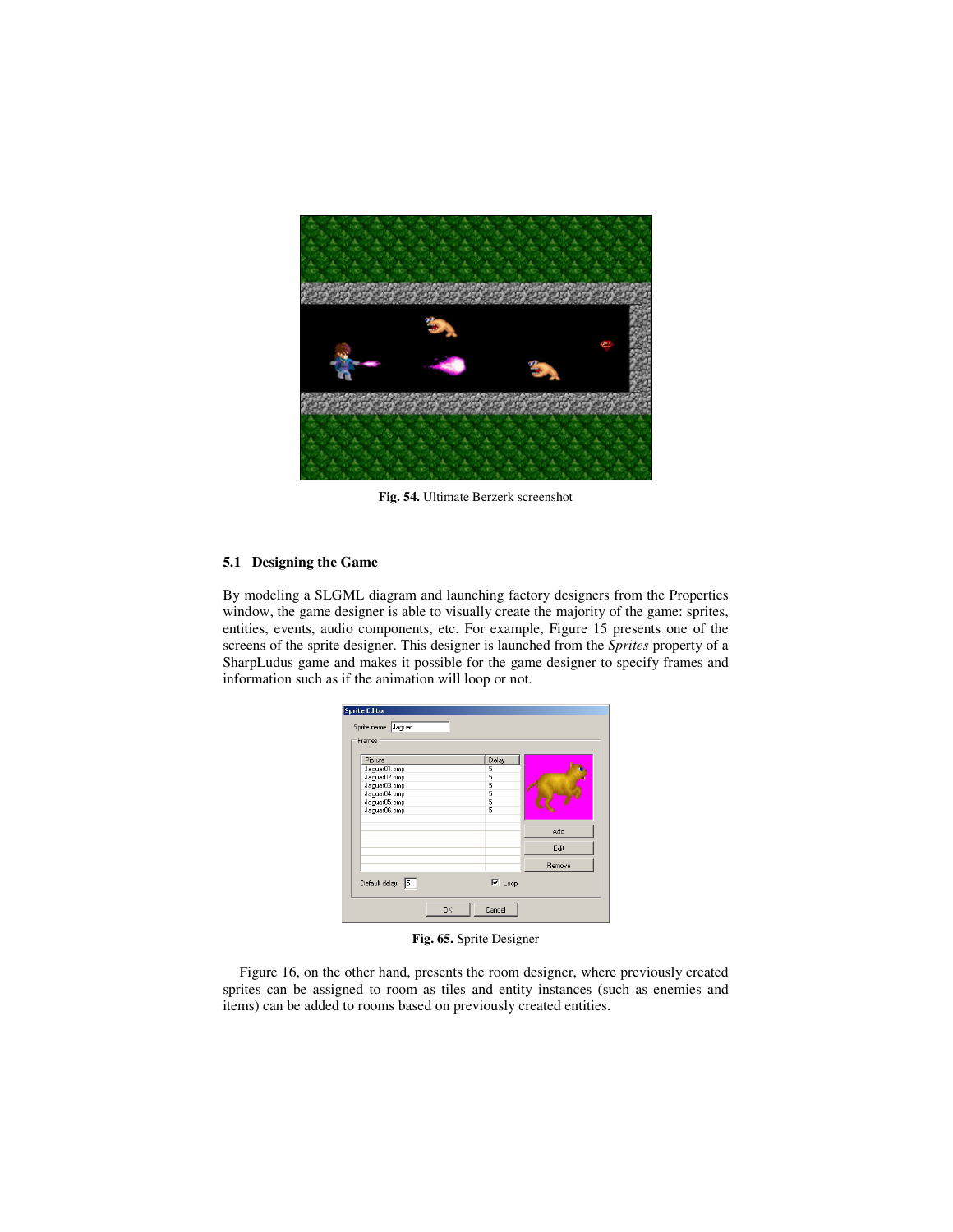

**Fig. 76.** Room Designer

Finally, Figure 17 presents the event designer, through which the game designer can specify the rules that govern the Ultimate Berzerk world, by means of event triggers and event reactions.

| Event editor           |                                  |
|------------------------|----------------------------------|
| Triggers               | Reactions                        |
| John has Weapon        | Create Fireball instance         |
| Space Pressed          | Set John sprite to John Shooting |
| Edit                   | Edit                             |
| Remove                 | Remove                           |
| Add trigger            | Add reaction                     |
| Source UltimateBerzerk | Source John                      |
| Type Key pressed       | Type Set sprite                  |
| Add                    | Add                              |
| п                      | Fire only once                   |
| <b>OK</b>              | Cancel                           |

**Fig. 87.** Event Designer

# **5.2 Custom Developer Code**

Although the SharpLudus factory provides many interesting predefined event triggers and reactions, there will always be some situations where the game designer needs more complex or non-usual behaviors. For example, suppose the game designer wants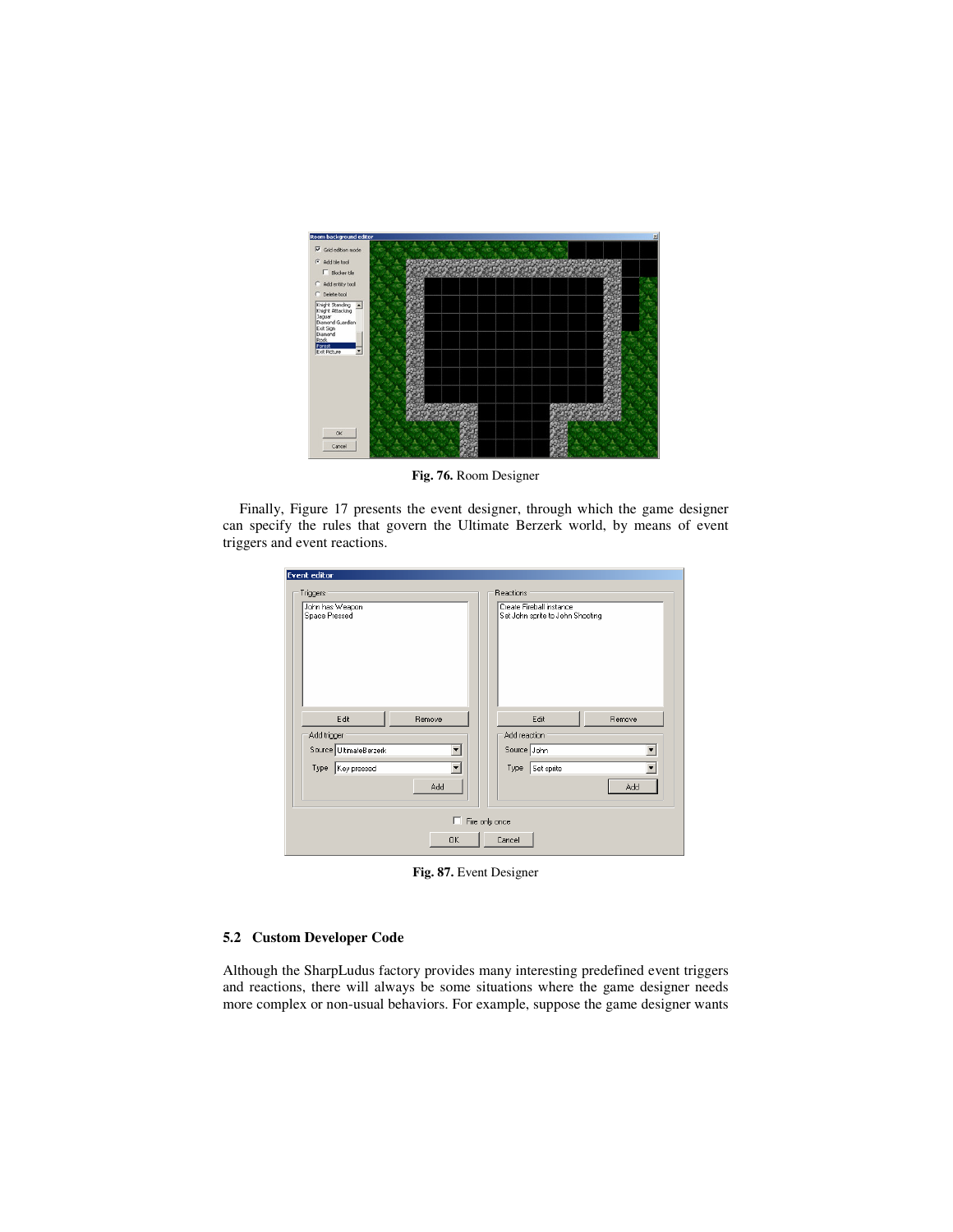the *Knight* entity to shoot a fireball at every 3 seconds. The SharpLudus factory does not provide any built-in trigger for that. However, by adding a custom trigger in the event designer and specifying a method name, the game designer delegates the task of creating such a trigger to a developer.

As previously pointed out, the game project in the IDE contains two predefined classes, named CustromTriggers and CustomReactions. Supposing that the game designer specified in the SLGML model a custom trigger named *KnightShotTrigger* to define when the *Knight* entity should shoot a fireball, a developer would only have to add the code presented in Figure 18 to the CustromTriggers class.



**Fig. 98.** Implementing a custom trigger

While creating custom code, developers are provided with full IDE editor support, as shown in Figure 19. The model elements, once the code generator has run, become accessible in code as strongly-typed C# classes and properties.



**Fig. 109.** IDE support (IntelliSense) and strongly-typed code

The ability to customize the game under development with code is not restricted to custom triggers and custom reactions. The behavior of any entity, state or sprite can be extended or modified by the use of partial classes.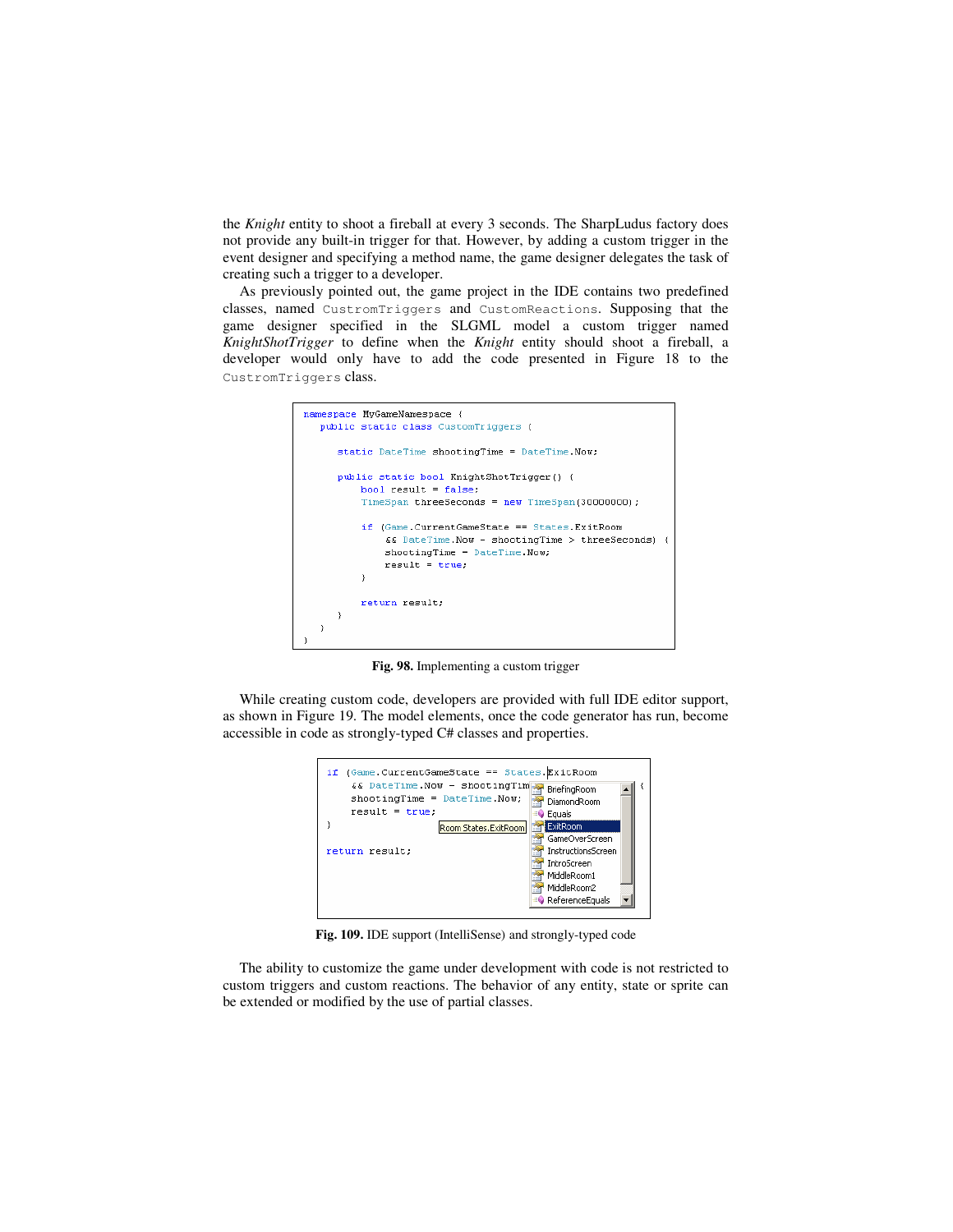Suppose, for example, that the game designer wants to create a special movement type for *Diamond Guardian* NPC (non-playable character) instances, making them bounce as they touch the tiles of the room where they are placed (Figure 14). A developer can easily accomplish this task by adding to the IDE project a class named DiamondGuardian and assign to it the partial modifier. This will make the final DiamondGuardian class to be composed by both the factory generated code and the developer added code.

By overriding the Update method of the DiamondGuardian class, as shown in Figure 20, it is possible to define a custom movement type for this entity. The code shown in the figure moves the *Diamond Guardian* up, if it is stationary, and inverts its vertical direction as it reaches the desired upper and lower bounds of the room.



**Fig. 20.** Custom entity behavior with partial classes

#### **5.3 Discussion: Factory Effectiveness for Ultimate Berzerk**

Although Ultimate Berzerk is a relatively simple game, with a few rooms to be investigated by the main character, its development explored many interesting SharpLudus software factories assets and features that illustrate how the factory can be used to create real world games. Extending Ultimate Berzerk to a game with a better gameplay and replay value is just a question of adding more model elements which reflect the creativity of the game designer.

The automation and productivity provided by the SLGML modeling experience, its code generator and consumed game engine is evident: in less than one hour of development effort, 16 classes and almost 3900 lines of source code were automatically generated for the development team. What is most important is that such lines of source code mainly present routine, boring and error-prone tasks, such as assigning pictures to frames, frames to sprites, sprites to entities, entities to rooms, rooms to the game, events to the game and so on.

By using the SharpLudus software factory, especially the visual designers, the development team experience was made more intuitive and accurate. At the same time, when more complex behavior was required (such as specifying the *Diamond Guardian* movement or creating custom event triggers) the factory was flexible to allow developers to add their own code to the solution, using all of the benefits of an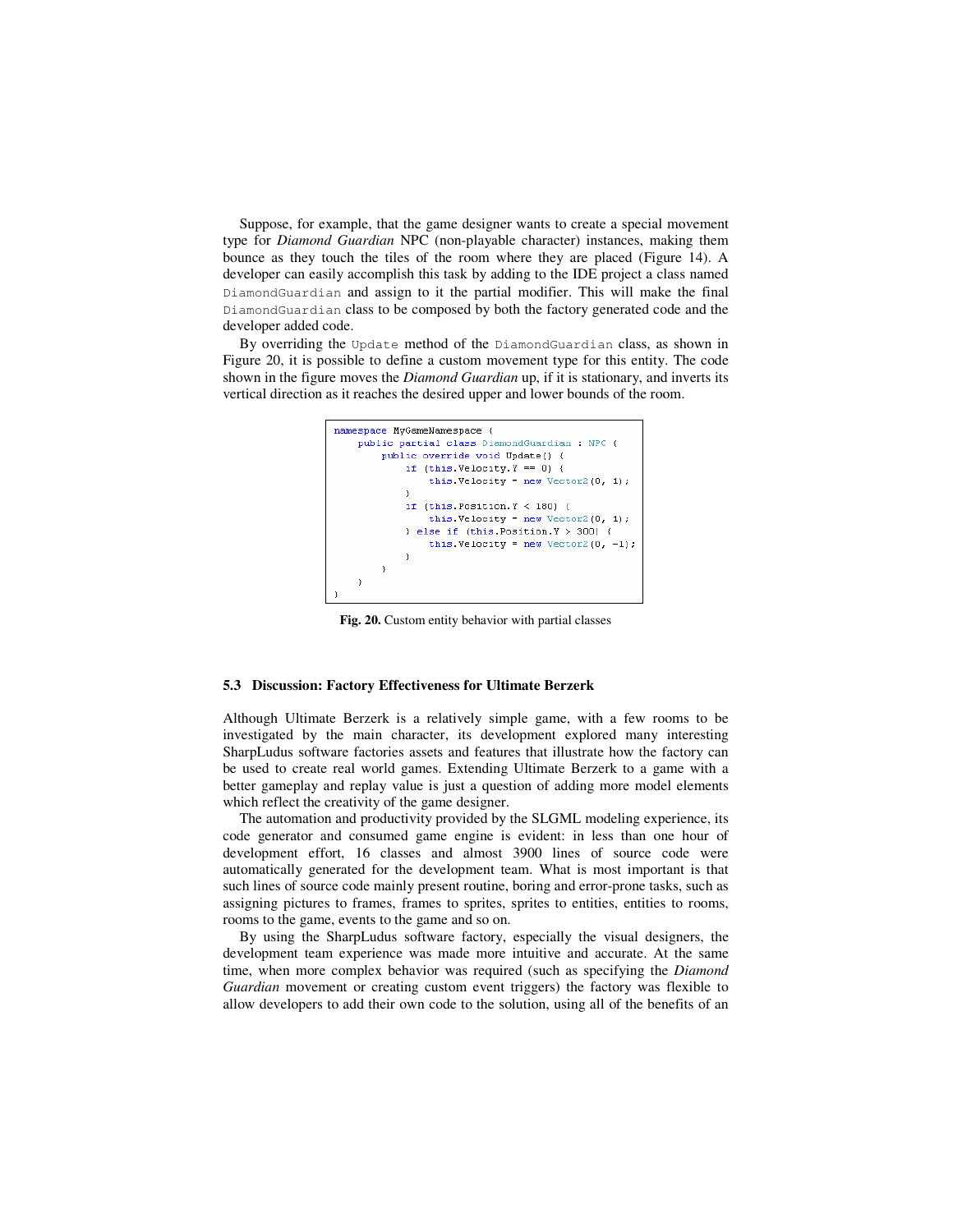object-oriented programming language and being aided by IDE features such as editor support, debug support and so on. This contrasts the development experience of visual-only game development tools, where weak script languages should be used under an environment which was not originally conceived for codification.

Considering the generated code along with the consumed game engine, it can be concluded that the SharpLudus software factory is able to provide, in one hour, a development experience which would require, from scratch, the implementation of 61 classes and more than 6200 lines of source code.

#### **5.4 Other Case Studies**

In order to validate the SharpLudus software factory as capable of creating not only a single product, but a family of products, other case studies were developed as well. Detailing such case studies is out of the scope of this paper, but some screenshots are provided in Figure 21 (Stellar Quest game) and Figure 22 (Tank Brigade game).

In spite of belonging to the same product line definition, both games present unique variabilities (such as world rules, presentation style, influence of collected items and state flow), which made it possible to conclude that the SharpLudus software factory is successful in creating distinct products belonging to the same domain.



**Fig. 21.** Stellar Quest

## **6. Conclusions**

This paper presented a study, illustrated with a real example, of how digital games development can better exploit an upcoming tendency: software industrialization. By implementing the factory with extensions and customizations of the Visual Studio .NET integrated development environment, different aspects were encompassed by such a study, being the addition of a new visual designer to the IDE the most appealing subject.

Works related to SharpLudus correspond to currently used game development technologies: multimedia APIs (such as DirectX [16] and OpenGL [18]), visual game creation tools (such as RPG Maker [19]) and game engines (such as OGRE [20] and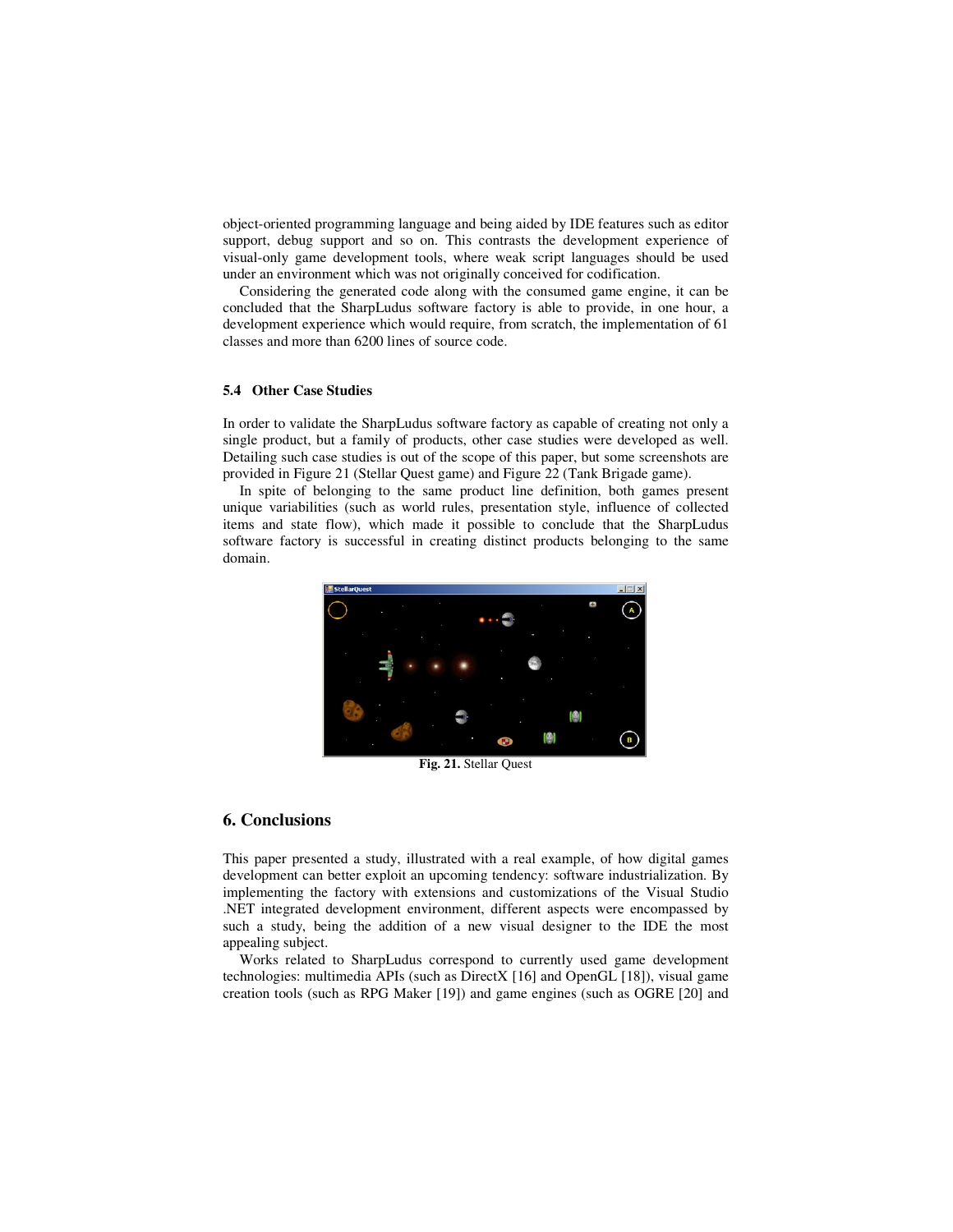Crystal Space [21]). The SharpLudus game software factory, however, does not discard the use of such technologies and tools. On the contrary, it is built on their strengths to provide a higher abstraction level to game designers and developers.



**Fig. 22.** Tank Brigade

One interesting future work is the creation, following the proposed approach, of other factories targeted at other game genres, such as racing games or first-person shooters. Extending the SharpLudus software factory architecture and code generator to support the creation of games targeted at mobile devices, such as cell phones, seems to be quite appealing, since a recognized issue is that porting the same game to different mobile phone platforms is a burdensome and error-prone task. In such a case, once a code generator is implemented for each platform, all platforms would be able to share a single game model (specified with the SLGML visual domain-specific language) and maintenance would be made much simpler.

While the results obtained so far empirically shows that the SharpLudus factory is indeed an interesting approach, it is important to notice that deploying a complete software factory is also associated with some costs. Return of investment may arise only after a certain amount of games are produced. Besides that, despite being easy to use, software factories are complex to develop. They will certainly require a mindset evolution of the game development industry.

A final remark is that the presented proposal alone will not ensure the success of a game development. In fact, no technology is substitute for creativity and a good game design. Game industrialization, languages, frameworks and tools are means, not goals, targeted at the final purpose of making people have entertainment, fun and enjoy themselves. Players, not the game or its constituent technologies, should be the final focus of every new game development endeavor.